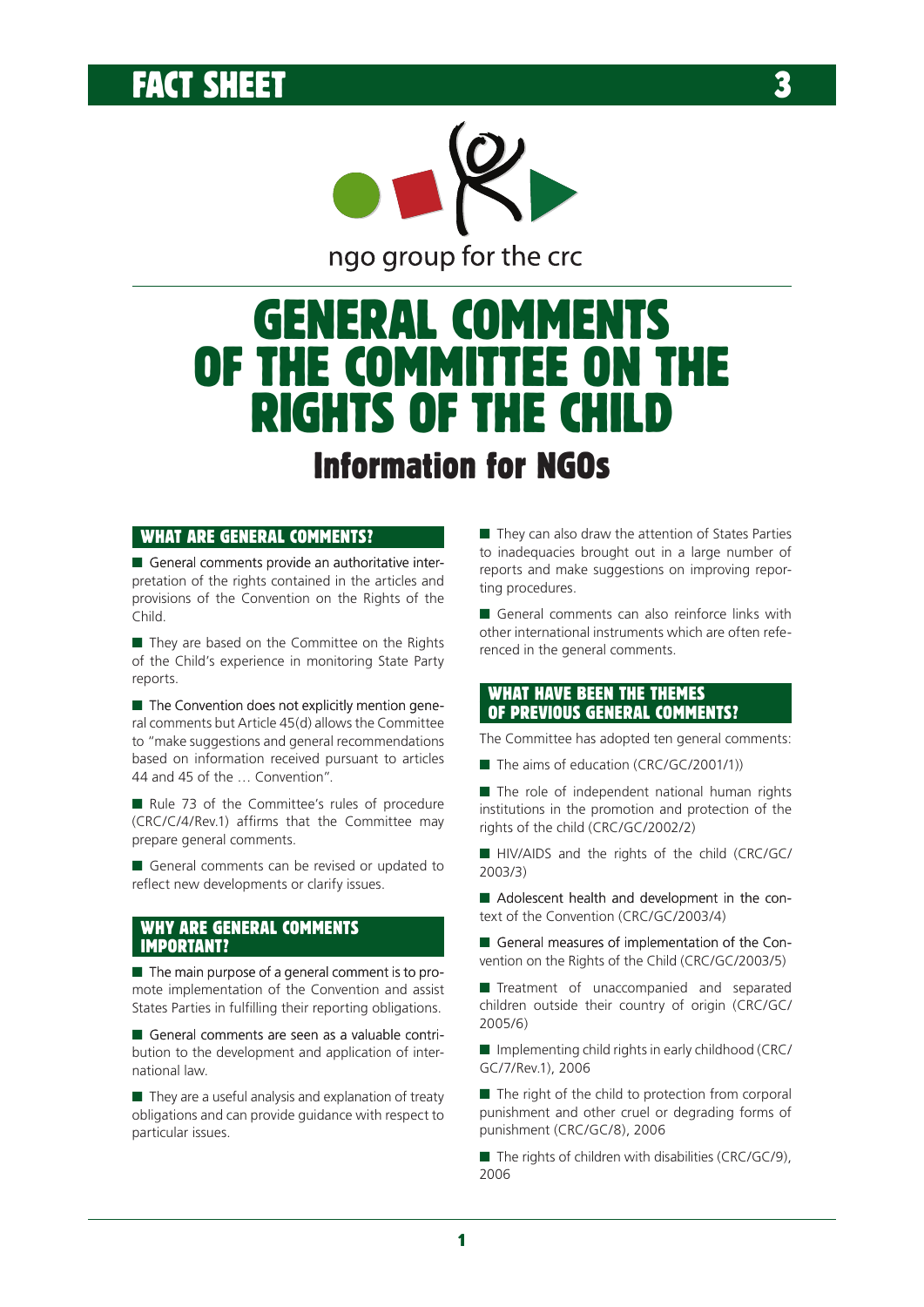■ Children's rights in juvenile justice (CRC/GC/10), 2007

The texts of the general comments can be found at http://www2.ohchr.org/english/bodies/crc/ comments.htm

Two other general comments are currently under preparation and may be adopted in 2008:

 $\blacksquare$  Indigenous children and their rights

 $\blacksquare$  The right of the child to express their views and to be heard

# **HOW ARE THE THEMES CHOSEN?**

 $\blacksquare$  The Committee selects the themes for general comments. These decisions are made during private meetings.

 $\blacksquare$  The Committee has not established a systematic procedure for selecting themes.

 $\blacksquare$  Ideas for possible themes come from Committee members, UN agencies and NGOs.

 $\blacksquare$  The selection of the first general comments was primarily based on suggestions from UN agencies who offered assistance in drafting the general comments.

 $\blacksquare$  Recent general comments were drafted as followups to recommendations made during days of general discussion.

# How can I suggest a theme?

 $\blacksquare$  The Committee is open to receiving suggestions as to possible topics for general comments.

 $\blacksquare$  There is no fixed schedule for general comments and no limit to the number that may be drafted at one time.

 $\blacksquare$  Suggestions should be submitted in writing to the Committee and explain why a general comment is needed on a particular article or theme. An outline of the elements to be covered under the general comment could be proposed.

 $\blacksquare$  The Committee also welcomes offers of funding or technical assistance in preparing general comments.

#### How are general comments prepared?

 $\blacksquare$  The first draft of the general comment is often prepared by an outside source; generally a consultant hired by the Office of the High Commissioner for Human Rights, a UN agency or an NGO. On a few occasions, the first draft has been prepared by a Committee member but this remains the exception.

Prior to the preparation of the first draft, the consultant meets the Committee in order to discuss a draft outline.

 $\blacksquare$  Once the outline has been approved, the consultant submits a first draft to the Committee and subsequently meets with the Committee in order to discuss this draft.

 $\blacksquare$  The draft is then revised and a second meeting is held with the Committee.

 $\blacksquare$  The draft is then further modified and circulated to a limited number of UN agencies, NGOs, and independent experts for comments.

 $\blacksquare$  In some cases, expert consultations have been held to discuss the draft.

 $\blacksquare$  Following the submission of written comments and consultations, the draft general comment is revised one last time and submitted to the Committee.

 $\blacksquare$  Committee members make final revisions and the Committee then adopts the general comment.

 $\blacksquare$  The time frame for the preparation of a general comment is approximately eighteen months.

 $\blacksquare$  All consultations take place in private meetings.

 $\blacksquare$  The drafts are prepared only in English. The final version is made available in all six official UN languages (English, French, Spanish, Chinese, Russian, and Arabic).

# How can I be involved in the preparation of general comments?

 $\blacksquare$  Draft general comments are circulated to a limited number of NGOs and independent experts for input and advice. They are not posted on websites or distributed widely.

If you or your organization has expertise on a topic under consideration and you are interested in contributing comments on the draft, it is important to make this known to the NGO Group for the Convention on the Rights of the Child or the Secretariat of the Committee.

 $\blacksquare$  The Committee is particularly interested in getting feedback on general comments from those NGOs or experts working at the national level. Please note however that draft general comments are only available in English.

 $\blacksquare$  In some cases, consultations are held in order to solicit input from experts. Offers from NGOs to organize, host and fund consultations are welcome.

**n** Consultations are generally held in conjunction with other expert meetings on similar topics. Keep your eye out for these announcements and signal your willingness to participate.

 $\blacksquare$  As the Committee discusses general comments in private sessions, it is only possible to comment on the draft through written submissions or consultations.